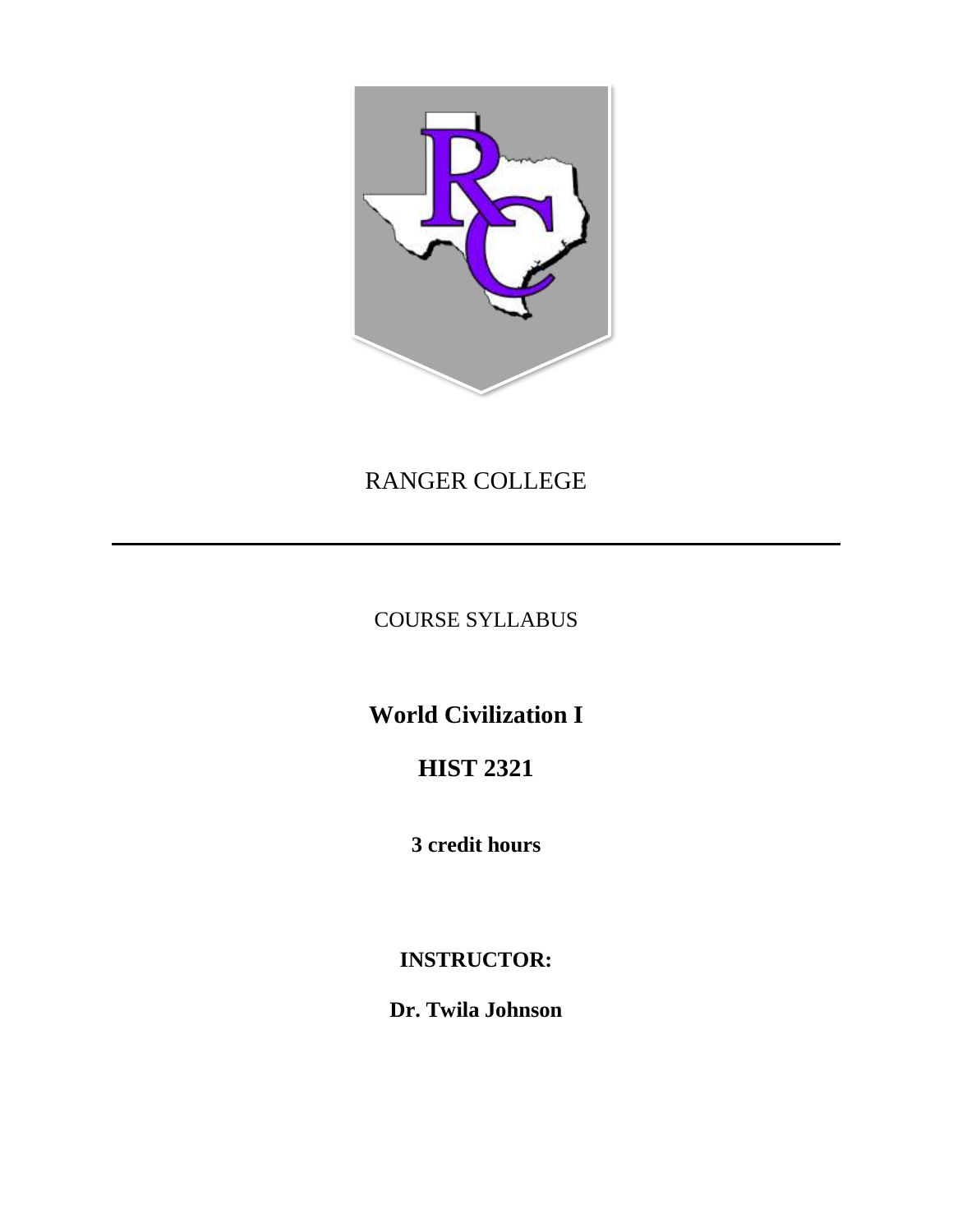|                | <b>INSTRUCTOR:</b> Dr. Twila Johnson         |
|----------------|----------------------------------------------|
| EMAIL:         | tjohnson@rangercollege.edu                   |
| <b>OFFICE:</b> | online                                       |
| PHONE:         | 361-646-9075                                 |
| HOURS:         | may text or call between 7:30 am and 7:30 pm |
|                |                                              |

#### **I. Texas Core Curriculum Statement of Purpose**

Through the Texas Core Curriculum, students will gain a foundation of knowledge of human cultures and the physical and natural world, develop principles of personal and social responsibility for living in a diverse world, and advance intellectual and practical skills that are essential for all learning.

#### **II. Course Description**

A survey of the social, political, economic, cultural, religious, and intellectual history of the world from the emergence of human cultures through the 15th century. The course examines major cultural regions of the world in Africa, the Americas, Asia, Europe, and Oceania and their global interactions over time. Themes include the emergence of early societies, the rise of civilizations, the development of political and legal systems, religion and philosophy, economic 159 systems and trans-regional networks of exchange. The course emphasizes the development, interaction and impact of global exchange.

#### **III. Required Background or Prerequisite**

Successful completion of TSI.

#### **IV. Required Textbook and Course Materials**

Stearns, Adas, Schwartz, Gilbert World Civilizations: The Global Experience, Pearson Education, 2015, 7th edition.

2321: ISBN: 9781323864784

2322: ISBN: 9781323864807

#### **V. Course Purpose**

To gain wider understanding of World History, Cultures, Politics, Religion, and Economies. Also, to gain larger understanding of human history, interactions, and movements before the modern era.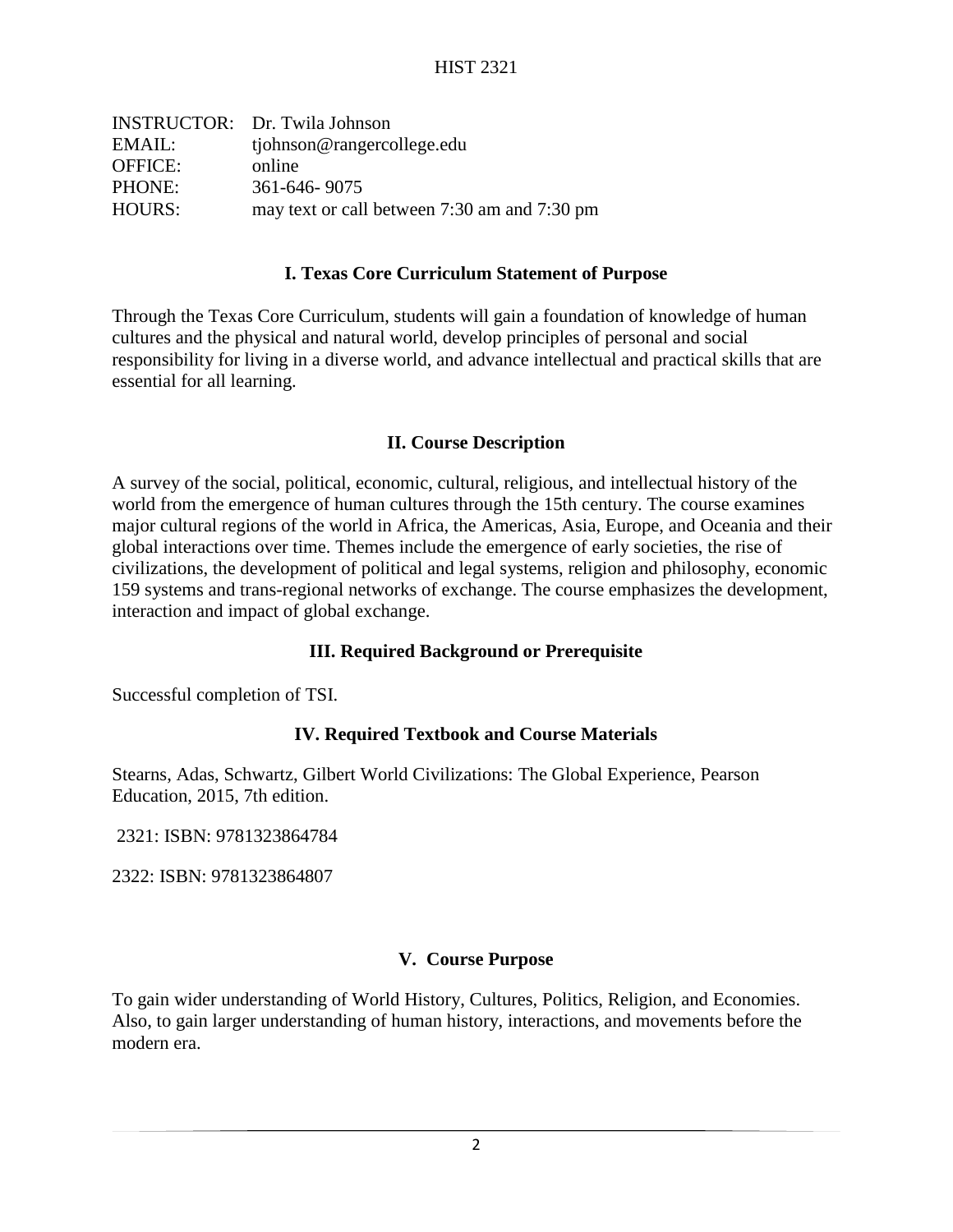### **VI. Learning Outcomes**

Upon successful completion of this course, students will:

1. Create an argument through the use of historical evidence.

2. Analyze and interpret primary and secondary sources.

3. Analyze the effects of historical, social, political, economic, cultural, and global forces on this period of world history.

## **VII. Core Objectives**

This course meets the following of the six Core Objectives established by Texas:

- ☒ **Critical Thinking Skills (CT) –** Creative thinking, innovation, inquiry, and analysis; evaluation and synthesis of information
- $\boxtimes$  **Communication Skills (COM)** effective development, interpretation and expression of ideas through written, oral, and visual communication
- ☐ **Empirical and Quantitative Skills (EQS) –** The manipulation and analysis of numerical data or observable facts resulting in informed conclusions
- $\Box$  **Teamwork (TW)** The ability to consider different points of view and to work effectively with others to support a shared purpose or goal
- $\boxtimes$  **Social Responsibility (SR)** Intercultural competence, knowledge of civic responsibility, and the ability to engage effectively in regional, national, and global communities
- $\boxtimes$  **Personal Responsibility (PR)** The ability to connect choices, actions, and consequences to ethical decision-making

#### **VIII. Methods of Instruction**

This is an online course, so we will be using discussions after assigned chapter readings and chapter quizzes along with a research project, midterm and final exam.

#### **IX. Methods of Assessment**

#### **A. Attendance:**

Class attendance is a requirement, if you anticipate more than three unexcused absences during the course you should wait for a later date to take this course.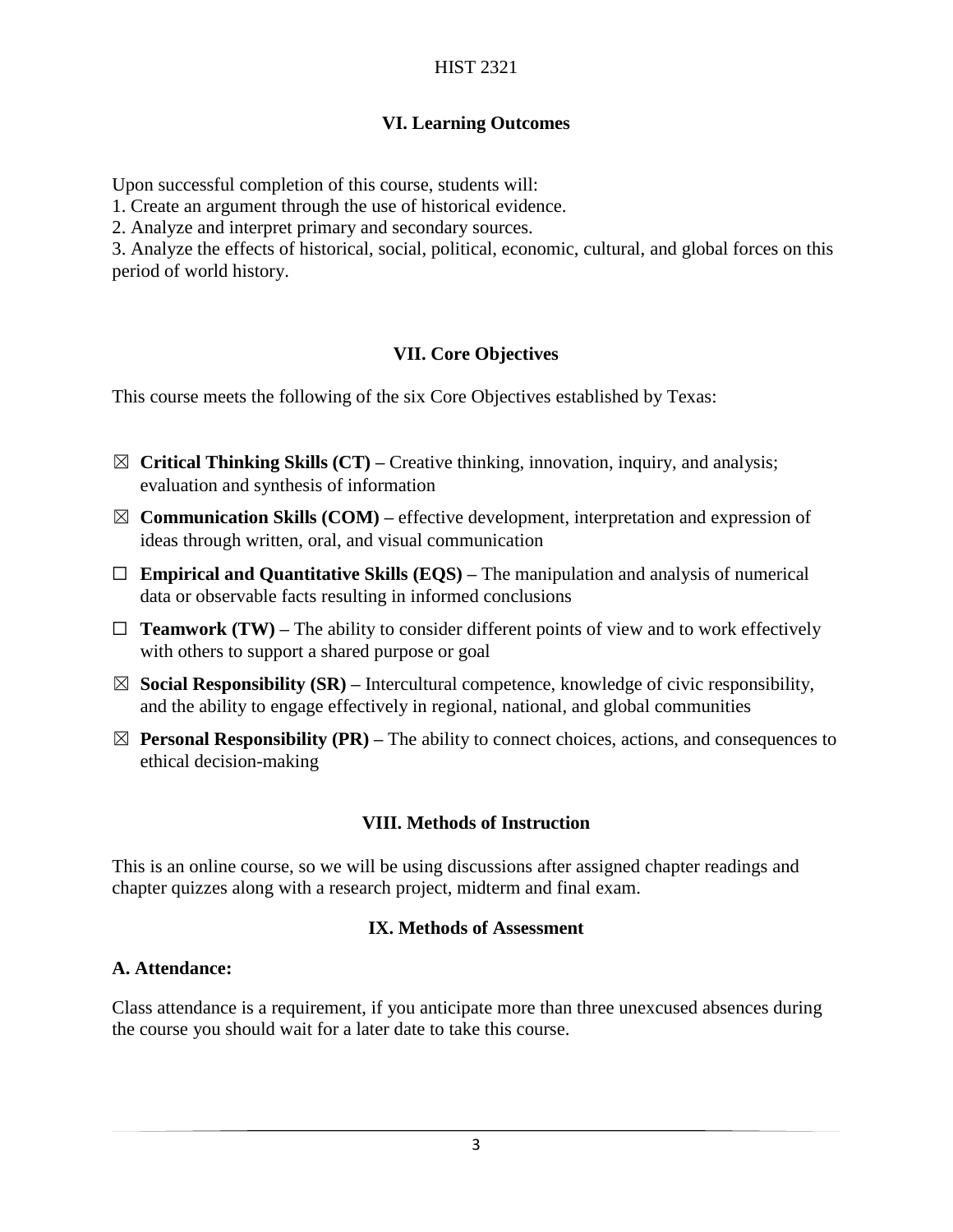Online Attendance is taken by logging in. At least one assignment is required per week. Absences are counted from the first day of class as listed in the College Calendar, regardless of the date of the student's registration.

## **B. Class Participation**

Class participation will include class discussion, introductions and logging in weekly to view messages and announcements.

## **C. Missed Major Exams/Assignment Makeup**

All Assignments except the Mid-term and Final exam are available as soon as class begins. The class is open 24/7 and available to access. A grade of zero will be given for any missed work. If the Blackboard system fails, the Instructor receives notification. Personal computer issues are not excused.

It is highly recommended that you are prepared with a reliable computer and internet service, as those failures do not warrant an extension of due dates. The chapter quizzes are open NOW! Do not wait to begin taking them. This is a 24/7 course. You may access at any time.

No late work will be accepted. It will be a zero if it is not turned in by midnight when it is due. Starting the assignment before midnight does not count. It must be submitted prior to midnight on the due date.

No extra credit is available via an additional assignment. The lowest Discussion grade will be substituted with the grade "100" if the student took the Pre –Test prior to the due date. Bonus points on the final exam can be earned during the final exam Discussion.

No makeup work is given.

## **D. Student Behavior**

When any activity of an individual in the class impedes the learning process of any other individual in the class, the individual causing the disruption is subject to immediate dismissal from class and may be dismissed from the course.

## **E. Assessment (Grade Procedures)**

1. The course is divided into five major sections.

2. Major Exams - You will be required to take two exams a Mid-term (online but NOT proctored) and a Final Exam (proctored). You must sign up at the location. Dual credit students take their Final Exams at their high school campus.

3. The student will also be required to take chapter quizzes online that will assess comprehension of the reading material. Online Chapter Quizzes- You will complete an online quiz for each chapter, 1-20. The quizzes are opened at the beginning of the semester but will close on specific dates. The Chapter quizzes are located in the Course Content under "Chapter Quizzes." The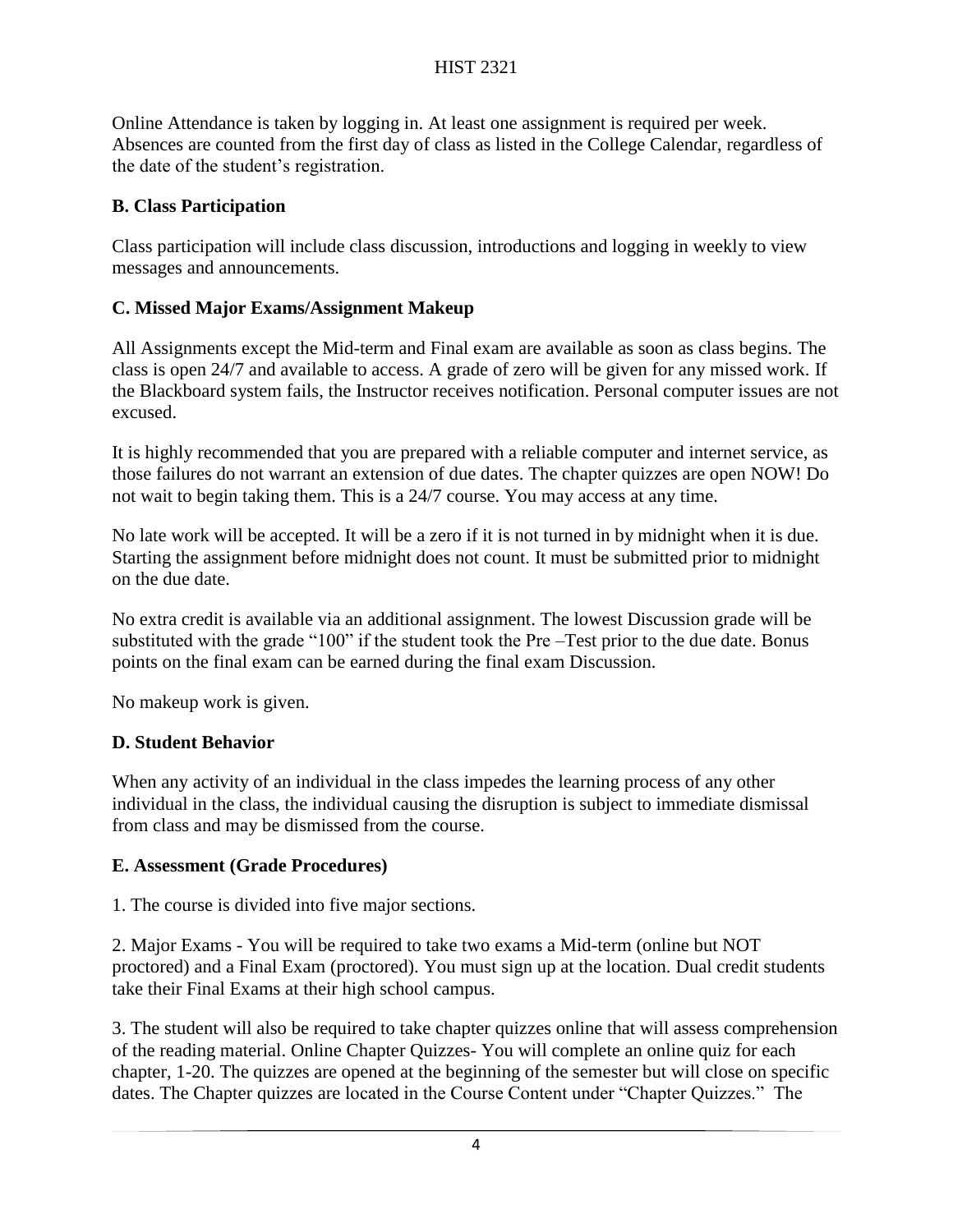#### HIST 2321

closing dates for each quiz is on Saturday at midnight of the week it is listed for assigned reading and take quizzes. You have two attempts, 120 minutes per attempt, the highest grade is recorded after the two attempts.

You may use your textbooks and notes to take the chapter quizzes. Refer back to your discussion board too!

I highly recommend that you are prepared with a reliable computer and internet service, as those failures do not warrant an extension of due dates. If your computer or internet fails, do not give up! Go to a friend, a relative, Starbucks, Dairy Queen, or the library! It is the 21st centurycomputers and internet service are readily available! Blackboard can also be accessed on your phone. The app is a very small fee. The quizzes are open NOW! Do not wait to begin taking them. You can work ahead of schedule. This is a 24/7 course. You may access at any time.

- NOTE: You are responsible for knowing the information in all of the readings even if we do not directly talk about all of it in discussions.
- 4. Class Discussions:

You will answer a discussion question as posted from the instructor no later than Wednesday at midnight of the week discussions occur. With that answer, try to pose another question for the class thus spurring on discussion. You will be required to post a question to the discussion board and answer a question from one classmates as listed in the schedule. Each student needs to answer a question and pose another question. Make sure each question is critical thinking and not something like "what color is the sky?" Be respectful of others responses, using proper netiquette. Read all responses before you answer a question so as not to duplicate answers. You will **not** receive credit for duplicating an answer that has already been given. You may add to the answers of others if you feel additional information is warranted. I will attempt to red out already selected questions as quickly as I can.

Before Saturday at midnight of discussion week, you will have answered a question and posed another question. You then will answer another question from your classmates (or sometimes the instructor). That is a total of three responses from you- two initially, in answering a question that I have originally posted and posing another question and then responding to a classmate's post or another post from the instructor. Be sure to answer in separate threads each time.

Each response should be cited. Prove your answer. Where did you get the information?

If it was from a website, then cite the source. If it was from an article, then cite the source. If it was from your textbook, then site the textbook and give the page number. Use APA format in all citations.<https://owl.english.purdue.edu/owl/resource/560/01/>

You WILL NOT receive credit if you do not cite your source for information.

Here is an example of how to respond. It tells me and the class the question you are answering and who is answering and gives the citation.

Give all responses separately because Blackboard well track them for me.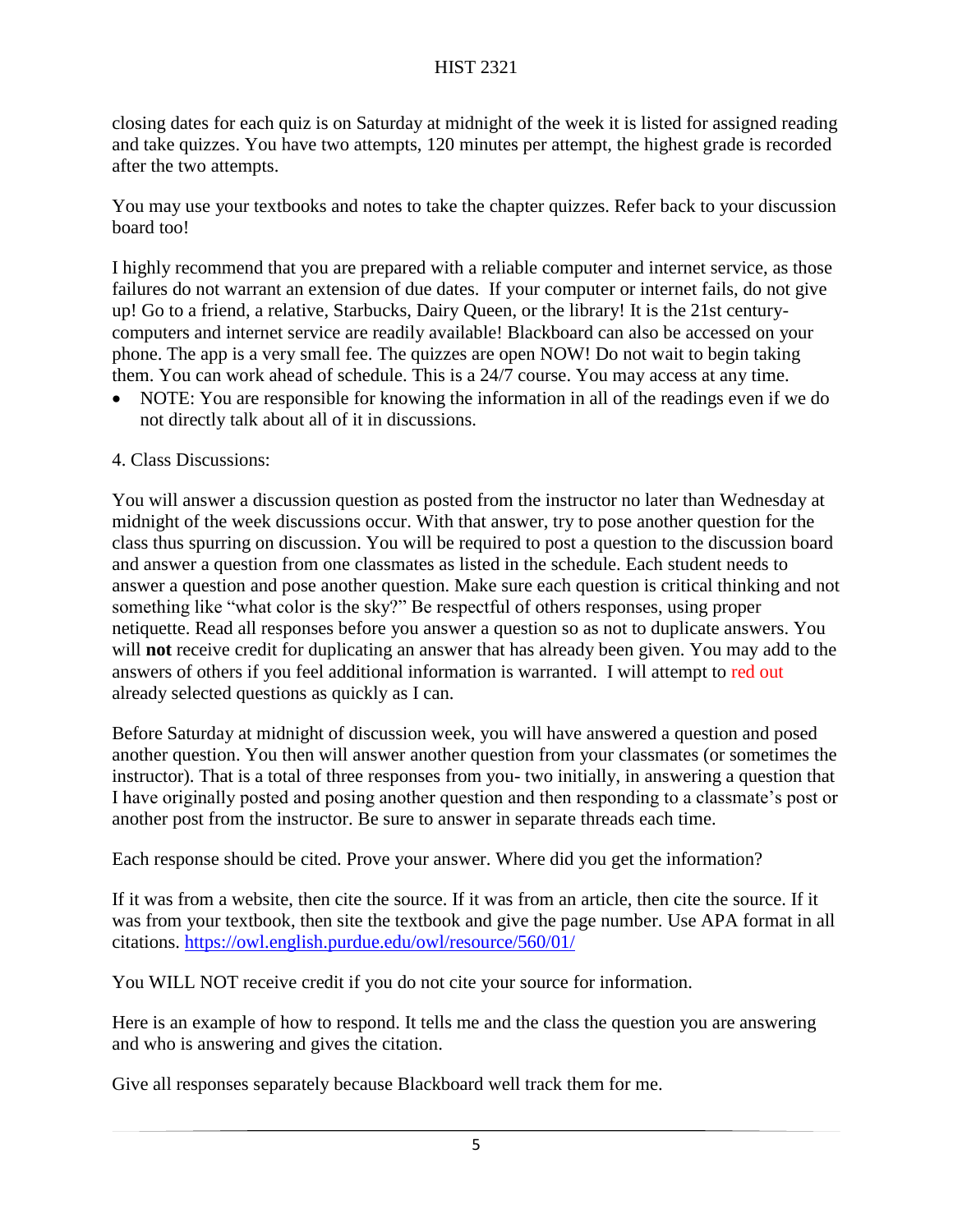#### Initial Response- Definition of Matrilocal tjohnson

### *Definition of Matrilocal*

*The definition of matrilocal is "a culture in which young men upon marriage go to live with the bride's family". (p.12) This meant that after marriage the woman would go live with her new husband in her mother's house or community. The children would therefore be raised in the same community. The daughters, once married would stay in the mother's community or dwelling, and the sons would marry and move in with their wives' family. For instance, in ancient civilizations evidence indicates that Natufian society was matrilocal. "The fact that Natufian women gathered food crops explains the power and influence in their communities." (p. 12) However, this did not mean that the woman had control or authority over her husband. In a way, the woman's or wives family/household took the role of the provider since they took part in gathering and storing of the food and/or essentials for daily living.*

#### *Sources:*

*Stearns,D.N., Adas, M., Schwartz, S.B., & Gilbert, M.J. (n.d), Chapter One. World Civilizations: The Global Experience*

#### *"The Agricultural Revolution in Prehistory." Google Books. N.p., n.d. Web. 06 Sept. 2016.*

Your response title should be name: initial response and question or tjohnson: initialresponse and question. The next time you respond tjohnson: second response. That way, we can keep up with you. Any time you email or message, please identify yourself and reason for question- tjohnson: question about quiz #1.

5. The student will also be required to complete a Research Paper and PPT. The paper will require a minimum of three (3) double spaced pages and a maximum of five (5) double spaced pages in length. The paper and PPT will count as 20% of your overall grade. The paper will be submitted via Blackboard in the Content area under Research Paper Safe Assign. You must use four sources to develop your essay, one source should be the textbook, (other sources may include books, journals, Internet, etc). Do not use Wikipedia. Do not use all internet for the other resources. You must submit a works cited page listing all the sources from which you gather information to use in the

paper. A cover page must be submitted as well, it should include the title, date and your name. The cover page DOES NOT count as part of your page requirements nor does the works cited page. Be sure to include an abstract. The font should be New Times Roman 12 pt. the style should be APA. Use this cite to make sure you are writing in APA format:

<https://owl.english.purdue.edu/owl/resource/560/01/>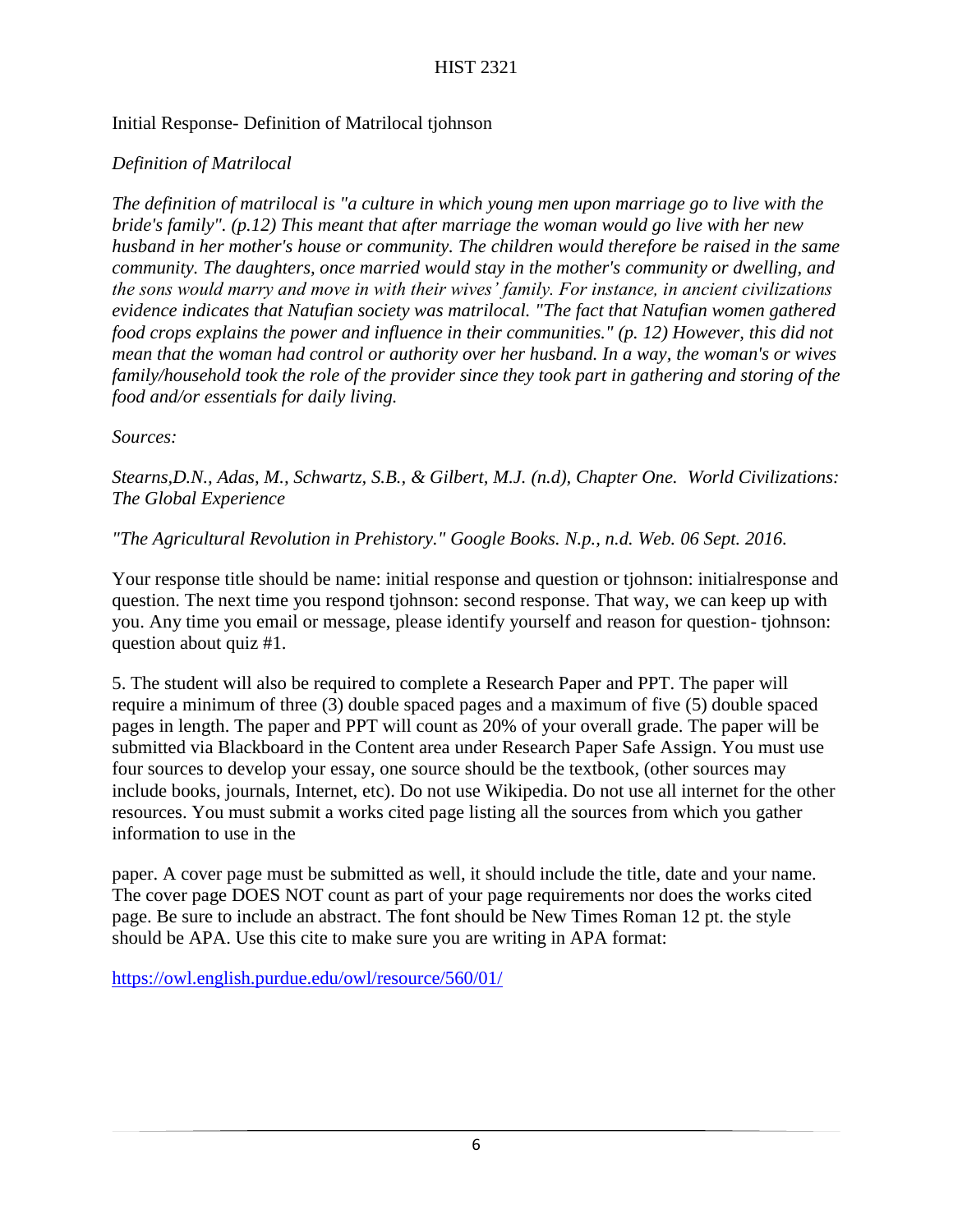In conjunction with the paper, please attach a PPT. Make sure all resources are sited within the PPT. LOOK AT MY EXAMPLE and the student example. You will have to attach them via Safe Assign with your paper. The PPT should be at least 5 slides but no more than 10 slides. The first slide is your introduction slide and the last slide is the reference slide. The next to last slide needs to have two questions on it that you want to ask the class. Make sure they are critical thinking questions, not a yes or no type answer question. They do not have to be included in the 10 slide count if you are running out of space. Make sure you site the sources within the slides. Points will be taken off if you fail to do so. Fluff and fancy tricks are not necessary. You may imbed videos, pictures or other primary sources. Do not put too much information on each slide please.

We may use these PPTs in our final exam review discussions. You will be assisting the class in reviewing for the final. I may use questions from your presentations on the final. They are part of your essay grade and will be part of the final exam review discussion grade.

You may begin selecting the topic for your Research Paper Select from the topic you wish to write about in the Discussion Board immediately. Go to Research Paper Topic Selection. Make sure I confirm your selection. Each topic will have a due date assigned to it. The topics will be associated with chapters and discussions, so we will use your Research Paper and PPT in that week's Discussion Board. Everyone must select a topic by the third week of school or one will be assigned to you. If you would like to select a topic of your own, please email me.

Here is the owl Purdue website for APA. Use this to write your paper

## <https://owl.english.purdue.edu/owl/resource/560/01/>

## **Rubric for Essay:**

35 points- Content for subject addressed:

35 points- PPT: All elements covered- APA format, citations within slides, content, presentation length,

10 points- Citations: At least 4 – no Wikipedia,

10 points- APA format followed: citations within text, running head, font size,

10 points- Grammatically Correct: Do not use contractions in a formal paper.

## **WEIGHT OF GRADES:**

Final Exam (CT, COM, SR, PR) = 25% of your semester grade Midterm (CT, COM, SR, PR) =15% of your semester grade Discussions (PR, COM) =20% of semester grade Research Paper/PPT (CT, COM, SR) = 20% of your semester grade Chapter Quizzes (PR,  $SR$ ) = 20% of your semester grade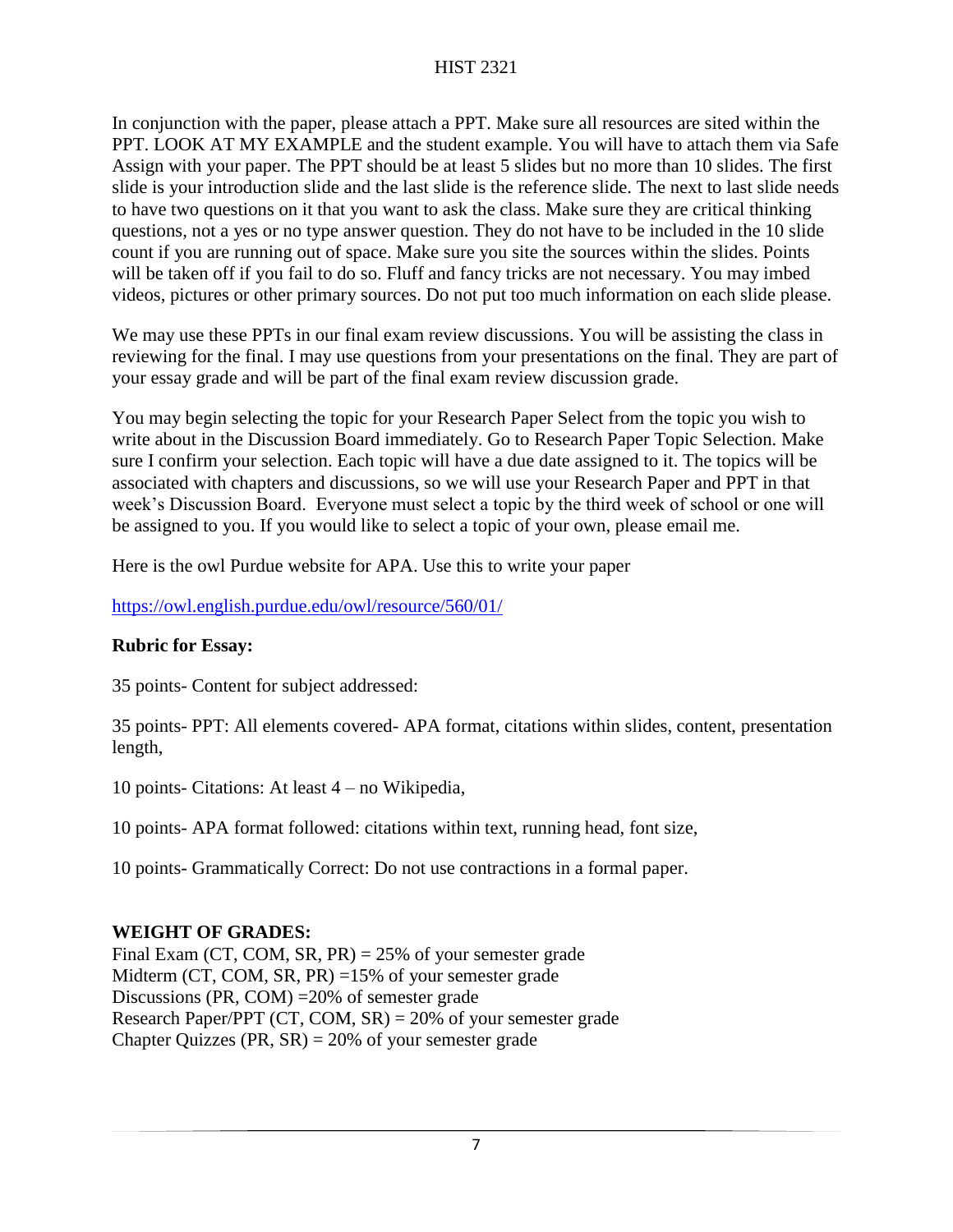Grading scale:  $A = 90-100\%$   $B = 80-89$   $C = 70-79$   $D = 60-69$   $F = Below 60$ 

#### **X. Course/Classroom Policies**

#### **ATTENDANCE:**

Class attendance is a requirement, if you anticipate more than three unexcused absences during the course you should wait for a later date to take this course.

### **CLASS PARTICIPATION:**

Class participation will include class discussion, introductions and logging in weekly to view messages and announcements.

#### **STUDENT BEHAVIOR:**

When any activity of an individual in the class impedes the learning process of any other individual in the class, the individual causing the disruption is subject to immediate dismissal from class and may be dismissed from the course. This includes proper netiquette and respect for others in class discussions.

### **COMMUNICATION:**

Please communicate with me via our Blackboard message board. I will respond asap, usually within 24 hours. In the subject line of any email that you send me, please indicate the content of the email. Then begin your message in the following manner:

Dear Dr. Johnson,

My name is \_\_\_\_\_\_\_\_ and I am in your History 2321 Class.

• Please allow me a 24-hour response time by email and only call or text in emergencies and respect the time frame of the hours of 7:30 am-7:30 pm only.

## **XI. Course Outline/Schedule**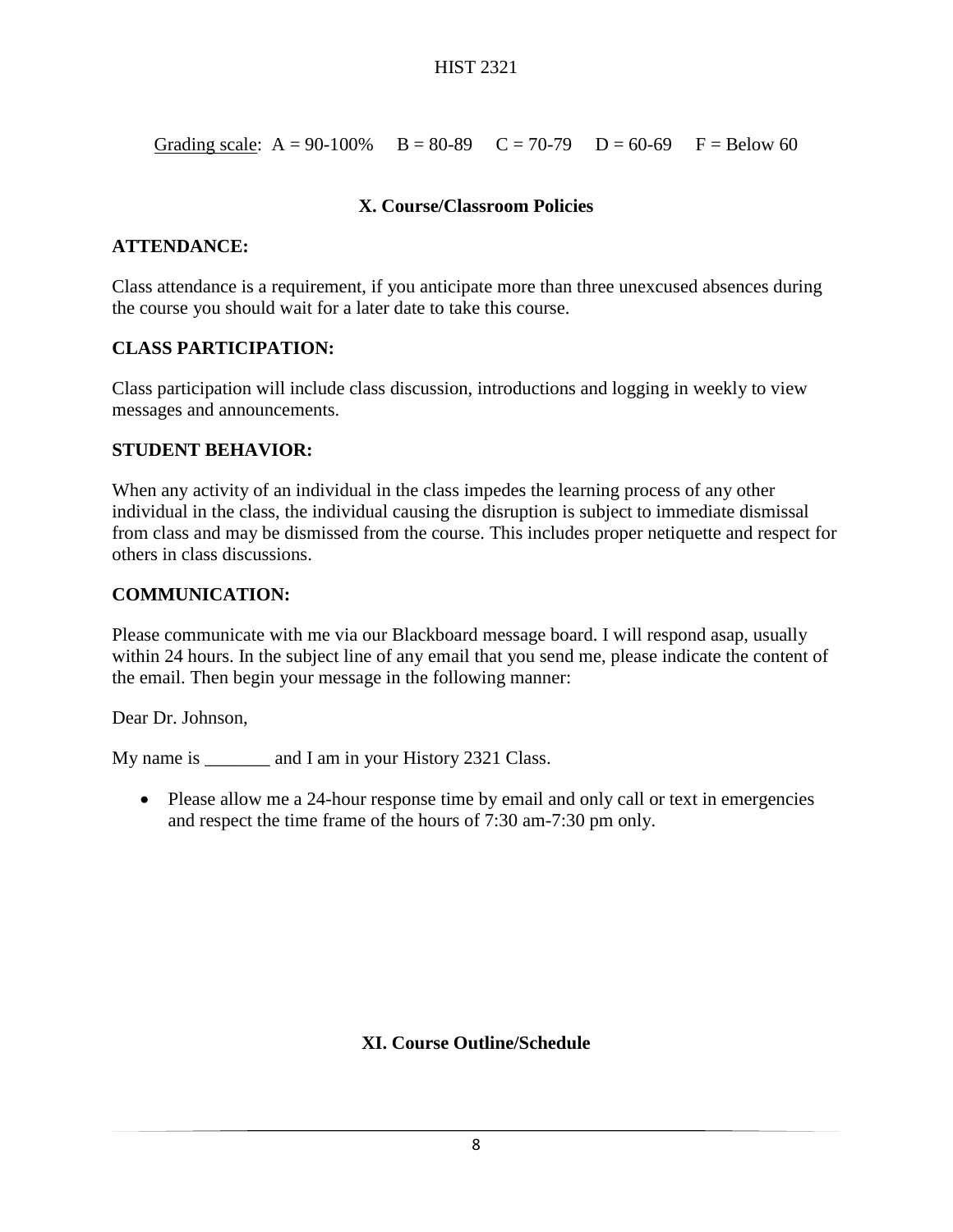| <b>Date</b> | <b>Assignment</b>                                                                                                                     |
|-------------|---------------------------------------------------------------------------------------------------------------------------------------|
| Week 1      | Introduction in Discussion Board of<br>Blackboard                                                                                     |
|             | <b>Select Research Topic</b>                                                                                                          |
|             | In Discussion Board "Research Topic."                                                                                                 |
| Week 2      | Read Chapters 1, 2, 3                                                                                                                 |
|             | Take 1-3 Quizzes due Saturday                                                                                                         |
|             | Take Pre-Test due Saturday                                                                                                            |
|             | The lowest Discussion grade will be<br>substituted with the grade "100" if the<br>student took the Pre-Test prior to the<br>due date. |
| Week 3      | Discussion Board #1                                                                                                                   |
|             | (Chapters 1-3)                                                                                                                        |
| Week 4      | Read Chapters 4, 5, 6                                                                                                                 |
|             | Take 4-6 Quizzes                                                                                                                      |
| Week 5      | Discussion Board #2                                                                                                                   |
|             | (Chapters 4-6)                                                                                                                        |
| Week 6      | Read Chapters 7, 8, 9,10                                                                                                              |
|             | Take 7-10 Quizzes                                                                                                                     |
| Week 7      | Discussion Board #3                                                                                                                   |
|             | (Chapters 7-10)                                                                                                                       |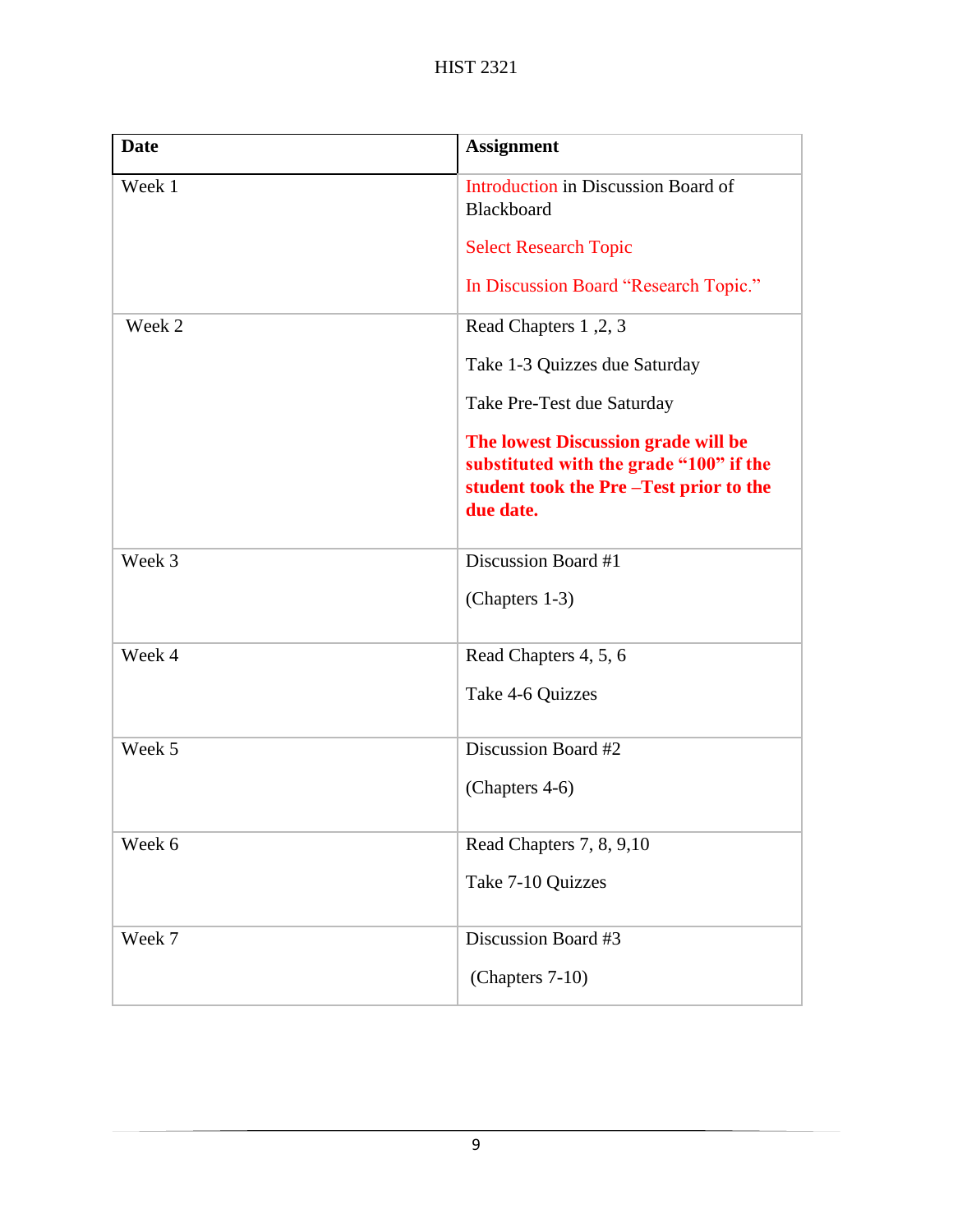| Week 8  | Read Chapters 11, 12, 13                                                                  |
|---------|-------------------------------------------------------------------------------------------|
|         | Take 11-13 Quizzes                                                                        |
|         | <b>Midterm Exam Online</b>                                                                |
| Week 9  | Discussion Board #4                                                                       |
|         | (Chapters 11-13)                                                                          |
| Week 10 | Read Chapters 14, 15, 16, 17                                                              |
|         | Take 14-17 Quizzes                                                                        |
| Week 11 | Discussion Board #5                                                                       |
|         | (Chapters 14-17)                                                                          |
| Week 12 | Read Chapters 18, 19, 20                                                                  |
|         | Take 18-20 Quizzes                                                                        |
| Week 13 | Discussion Board #6                                                                       |
|         | (Chapters 18-20)                                                                          |
| Week 14 | Review for Final Exam/Discussion Board<br>#7                                              |
|         | Bonus points on the final exam can be<br>earned during the final exam Discussion<br>Board |
| Week 15 | Comprehensive Final Exam (Proctored)                                                      |
|         | $\bullet$                                                                                 |
| Week 16 | Grades Due to Registrar                                                                   |
|         |                                                                                           |